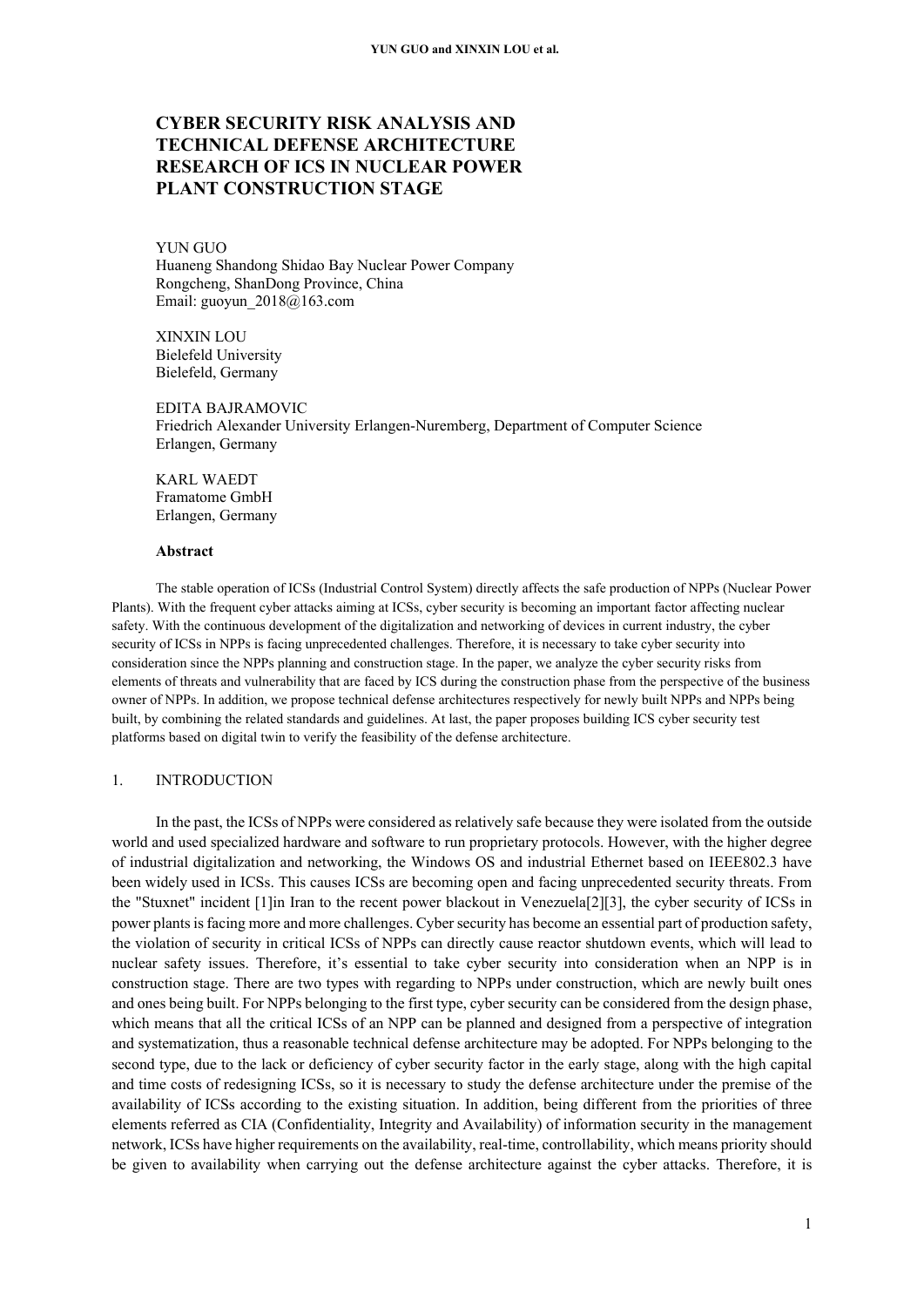essential to develop a test platform for ICSs of NPPs so that all the changes related to ICSs especially those in relation to cyber security can be fully tested before they can be applied into the real environment with no damage and degrading to the availability of ICSs.

# 2. STANDARS RELATED TO ICS CYBER SECURITY OF NPP

As the importance of increasing cyber attacks, to regulate the cybersecurity issues in nuclear and other industrial domains, international or national committees developed some guidances and standards, such as RG 5.71[4], IEC 62645[10]. Some of them are selected and classified as showed in Table 1.

| Series number                        | Content and applicable domain                                                                                 | Safety/security                         |
|--------------------------------------|---------------------------------------------------------------------------------------------------------------|-----------------------------------------|
| IEC 62645                            | Requirements for security program of I&C<br>(Instrumentation & Control) systems in NPPs                       | Cyber security relevant                 |
| IEC 62443                            | Secure development life-cycle requirements of<br><b>IACS</b>                                                  | Cyber security relevant                 |
| <b>NIST SP800-82</b>                 | A guidance on creating secure ICS                                                                             | Cyber security relevant                 |
| <b>NRC RG5.71</b>                    | Special guidance of protection of digital assets<br>related to nuclear facilities                             | Cyber security relevant                 |
| <b>IAEA NSS 17</b>                   | technical guidance on implementing a computer<br>security programs                                            | Cyber security relevant                 |
| <b>JAEA NSS 20</b>                   | Basis for Nuclear Security<br>Recommendations                                                                 | Cyber security relevant                 |
| <b>SAC</b><br>GB/T 22239-2019        | Baseline for Classified Protection of Cybersecurity<br>applicable to cyber security of all industries         | Cyber security relevant                 |
| IEC 62859                            | Requirements of integrating safety and<br>cybersecurity for I&C systems and architectures                     | Safety and cyber<br>security integrated |
| 63069<br>(still)<br>IEC<br>updating) | Applicable in process industry, as a framework for<br>functional safety (IEC61508) and security<br>(IEC62443) | Safety and cyber<br>security integrated |

# TABLE 1. SELECTED STANDARDS RELEVANT WITH CYBER SECURITY

# **2.1. RG 5.71**

US NRC RG 5.71 is a computer security guide developed by the U.S. Nuclear Regulatory Commission (NRC) for the protection of digital computers, communication systems and networks in accordance with federal regulations, and is intended to ensure digital facilities and communications related to nuclear facilities. The guidelines develop a cyber security plan based on the identification of CDAs (Critical Digital Assets) to establish, implement and maintain cyber security procedures. The core idea of RG 5.71 is to establish a defense-in-depth architecture to ensure the ability to detect, prevent, respond, mitigate and recover for CDAs. It recommends a possible architecture which divides security levels of ICS into five security levels and describes the security requirements and principles between different levels, yet it doesn't define the concrete security controls of each level.

## **2.2. IEC series of standards**

In 2014, IEC issued IEC 62645 which focuses on the issue of requirements for computer security programs and system development processes to prevent and/or minimize the impact of cyber attacks against computer-based I&C systems. The primary objective of this standard is to define adequate programmatic measures for the prevention of, detection of and reaction to malicious acts by digital means (cyber attacks) on I&C(Instrumentation and control) possibly integrating HPD(Hardware Description Language - Programmed Devices) systems. IEC 62645 Ed2, issued end of 2019, divides the security level of ICS into BR (Baseline Requirements), S3, S2 and S1,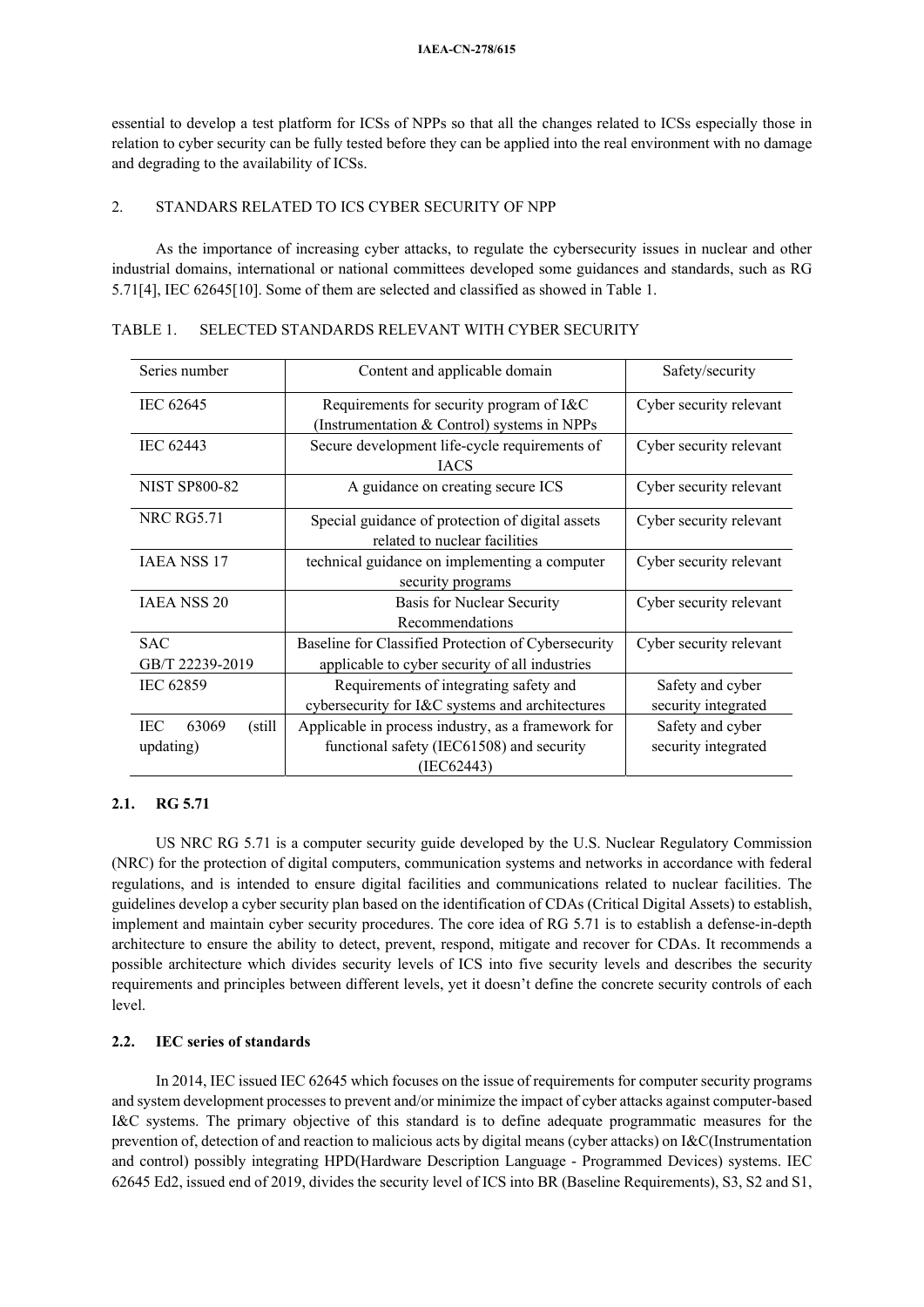#### **YUN GUO and XINXIN LOU et al.**

yet it doesn't define security measures for each system individually. At the level of IEC 62645, as top-level Nuclear IEC cybersecurity standard, this would lead to a great amount of studies along with the cost and to many problems to connect communicating systems, which would be too detailed at the top-level. It puts an emphasis on requirements related to the communication between systems and system-related security requirements.

IEC 62443 aims at providing guidelines about manufacturing and control systems security, dealing with various categories of systems, facilities, and plants in different industries. The concept of SL (Security Levels) was introduced on the basis IEC 62443-3-3 and IEC 62443-4-2 and the related ML (Maturity Levels) on the basis of IEC 62443-2-4 and IEC 62443-4-1. A qualitative approach can be taken to deal with ICS network security issues based using the SL and ML grading.

The above multipart IEC 62443-x-x standards apply to ICS in multiple industries, while the IEC 63096 under development is a customized standard for ICSs in NPPs. It addresses the lack of detailed, graded and lifecycle-specific security guidance for NPPs. IEC 63096 provides 14 security controls clauses that, together, contain 35 main security categories and 114 controls to guide how to deploy security measures in NPPs. IEC 63096 is specified as a third level IEC SC45A document. It is intended for an audience of designers and operators of NPPs, vendors and subcontractors, licensors, and system evaluators.

#### **2.3. NSS series**

NSS (Nuclear Security Series) is a publication issued by IAEA (International Atomic Energy Agency) to provide international consensus guidance on all aspects of nuclear security to support States as they work to fulfil their responsibility for nuclear security. Among those, NSS 17, 20,23 are close related to cyber security of NPPs.

NSS 20 specifies the nuclear security fundamentals which set requirements for the essential elements of a state's nuclear security regime including the legislative and regulatory responsibilities. It provides for the establishment of regulations and requirements for protecting the confidentiality of sensitive information and for protecting sensitive information assets.

NSS 17 is a technical guidance which provides guidance specific to nuclear facilities on implementing a computer security programs and evaluating existing programs.

NSS 23 is an implementation guide which provides guidance on implementing the principle of confidentiality and on the broader aspects of information security such as integrity and availability. It assists States in bridging the gap between existing government and industry standards on information security, the particular concepts and considerations that apply to nuclear security and the special provisions and conditions that exist when dealing with nuclear material and other radioactive material.

#### **2.4. Classified protection of cyber security in China**

Beginning in 1994 with the State Council's Decree "Regulations on the Security Protection of Computer Information Systems of the People's Republic of China", China's classified protection of cyber security was gradually promoted in an orderly manner and was fully applied in various industries. The security level is determined by two dimensions. One dimension is the importance of the object in national security, economic and social life. The other dimension is the degree of damage to the national security, social order, interests of citizens, legal persons and other organizations when the object is destroyed. Each level corresponds to different control measures in terms of management requirements and technical requirements.

In May 2019, China issued a series of standards for classified protection 2.0. The main differences between the new series and the previous series include:

- (a) The new standards expand the scope incorporating cloud computing, mobile internet, Internet of Things, ICS etc. into the scope of standards.
- (b) It is now recommended to use the triple protection architecture supported by secure communication network, secure boundary and secure computing environment along with the management center.
- (c) The requirements of TC (Trusted Computing) technology are strengthened in this version.

## 3. CYBER SECURITY RISK ANALYSIS OF ICS IN THE CONSTRUCTION STAGE

#### **3.1. Critical digital assets identification**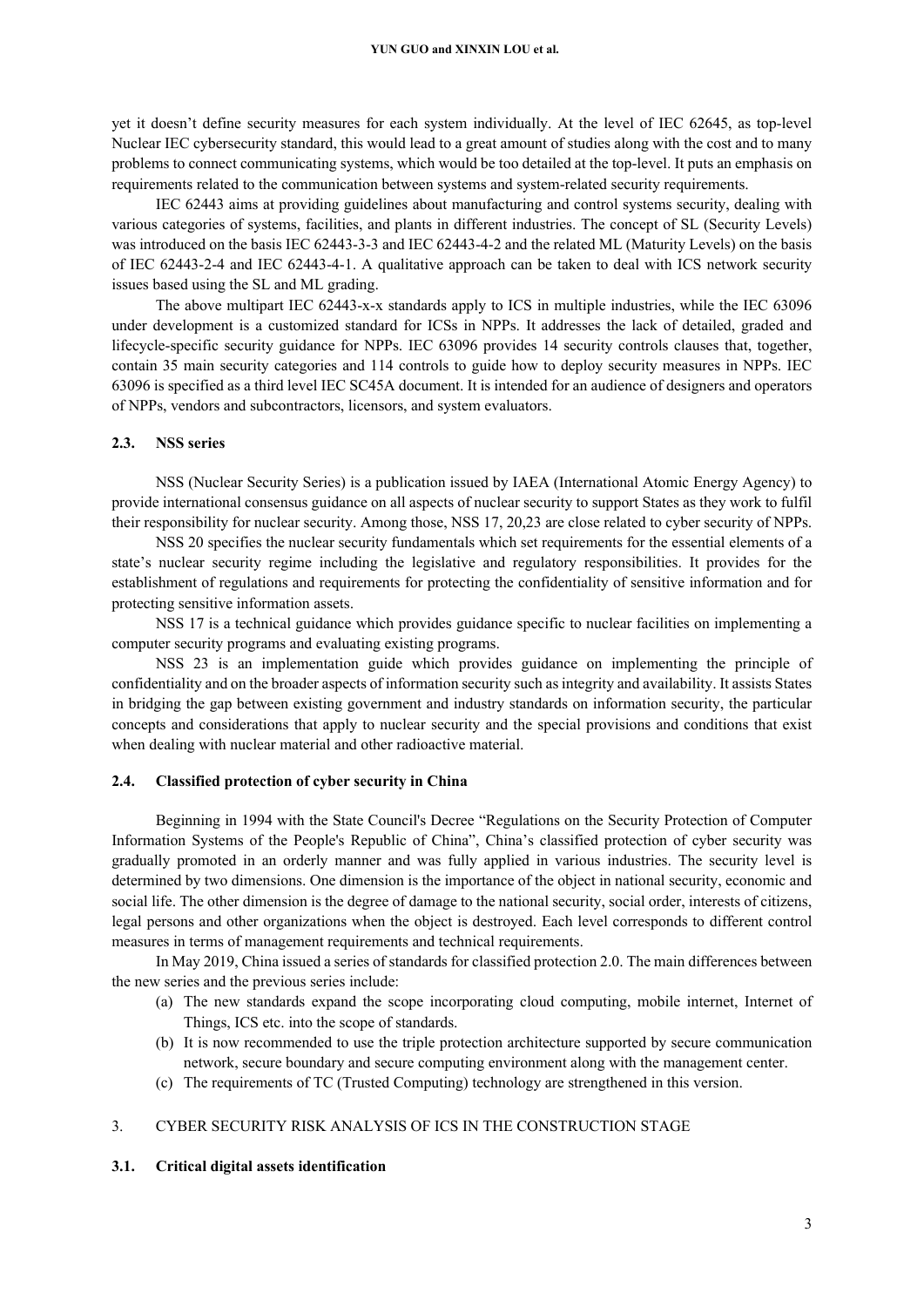The main difference between NPPs and general thermal power plants in ICS is that some ICSs of NPPs perform SSEP functions which refers to safety, security, and emergency preparedness. According to RG 5.71, these systems are called critical digital assets (CDAs). In the construction phase, the business owner (future NPP operator) should advise the general contractor to identify all the CDAs and determine the security level of each system so that different security zones can be divided. Furthermore, risk analysis can be done based on the security level ranging from level 4 to level 0 of which level 4 requires the highest protection.

The Classified Protection Regulation of China also provides a method to define the protection level of each digital asset. Different security levels correspond to different protective measures which are detailed in the pertinent standard. Using this method, there are also five levels for the protected objects ranging from level 1 to level 5 of which level 5 requires the highest protection. In RG 5.71, the security level is determined by the importance related to SSEP whereas in China's Classified Protection Regulation, the security level is determined by two dimensions mentioned in 2.4. This paper suggests that we could establish the correspondence or a mapping between these two security levels to assist the identification of the CDAs.

## **3.2. Threats of critical ICS**

This paper suggests that two dimensions are used for threats identification according the sources, which are external/internal factor and human/non-human factor. The threats of critical ICSs can be divided into four types including external human, external non-human, internal human and internal non-human factors. From the aspects of motivation, intention and ability, of all the four kinds of threats, the biggest threats are respectively the Advanced Persistent Threat (APT) due to political factors (external human factors), various natural disasters such as earthquakes and tsunamis (external non-human factors), deliberate destruction from internal employees or contractor personnel (internal human factors) and equipment or system failure (internal non-human factors).

#### **3.3. Vulnerabilities of critical ICS**

There are commonly six main approaches used in vulnerability analysis, which are respectively causebased, threat-based, impact-based, attack-based, repair-based, and location-based approaches[16]. The paper uses a threat-based approach to analyze and identify the vulnerability of critical ICS.

The main vulnerability for ICS of NPPs is detailed in TBALE 2.

# TABLE 2. VULNERABILITY IDENTIFICATION USING THREAT-BASED APPROACH

| Threats               | Vulnerabilities                                                                    |  |
|-----------------------|------------------------------------------------------------------------------------|--|
| external human threat | no access control or very weak                                                     |  |
|                       | staff have no cybersecurity awareness or very little                               |  |
|                       | no physical protection measures or very weak                                       |  |
|                       | no valid identity authentication mechanism                                         |  |
|                       | lack of information protection                                                     |  |
|                       | system or software has vulnerability                                               |  |
|                       | lack of border protection                                                          |  |
|                       | susceptible to virus infection                                                     |  |
|                       | unable to guarantee the security of the computing environment<br>from start to end |  |
| internal human threat | no audit monitoring and alarming                                                   |  |
|                       | unable to guarantee the security of the computing environment<br>from start to end |  |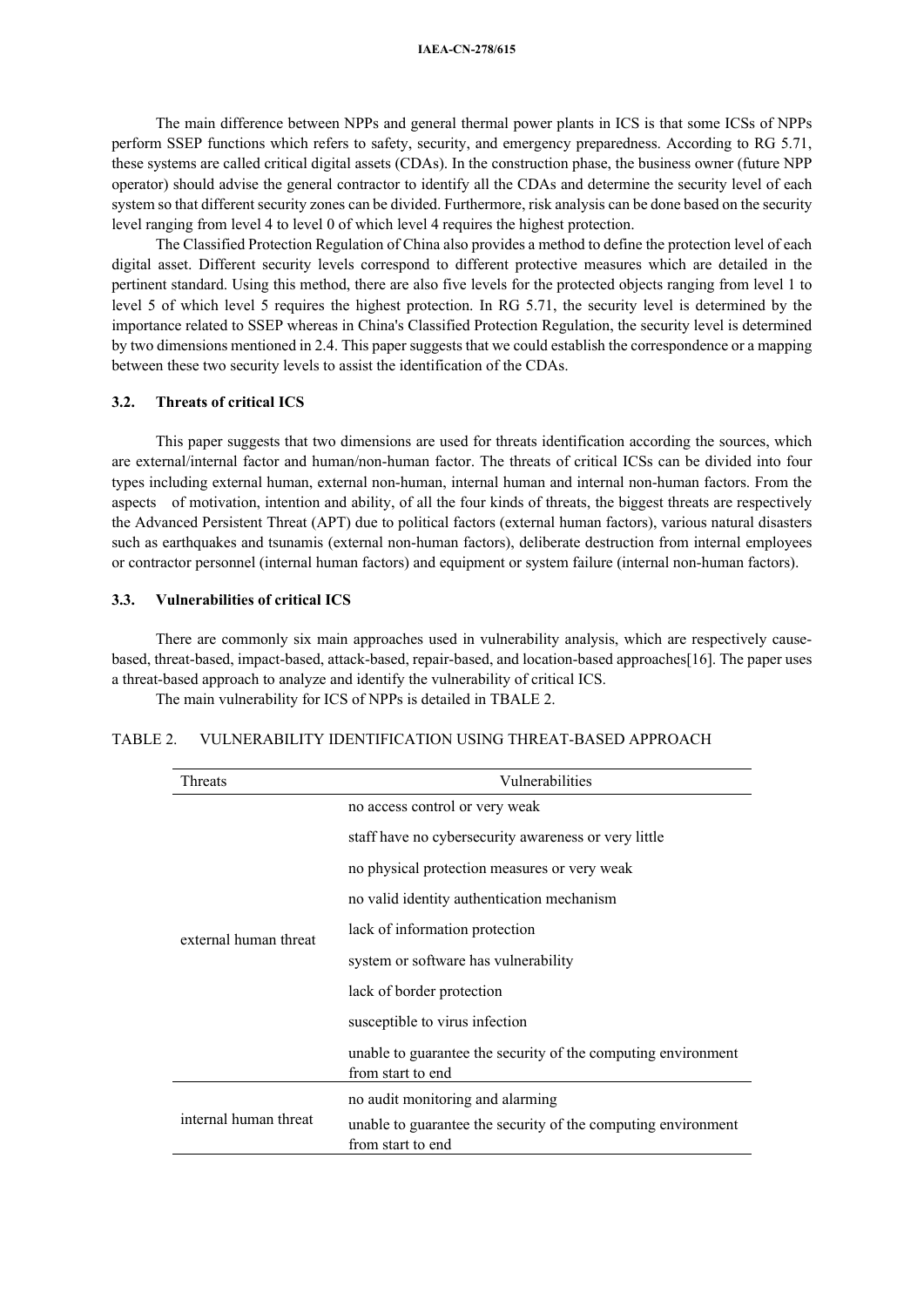| external<br>threat | non-human | located in areas vulnerable to natural disasters with poor<br>resistance mechanism<br>poor physical environment conditions, such as improper<br>temperature and humidity and assets are susceptible to these<br>conditions |
|--------------------|-----------|----------------------------------------------------------------------------------------------------------------------------------------------------------------------------------------------------------------------------|
| internal<br>threat | non-human | lack of redundant design                                                                                                                                                                                                   |
|                    |           | lack of operational status monitoring and early warning                                                                                                                                                                    |

#### 4. TECHNICAL DEFENSE ARCHITECTURE RESEARCH

Because of the long construction cycle of an NPP, it will take huge cost to change the defense architecture after it was confirmed in the design phase. Therefore, it is necessary to study the cyber security defense architecture of ICS in newly built NPPs and NPPs being built respectively.

# **4.1. Technical defense architecture for critical ICSs in newly built NPPs**

Traditional defense architecture for ICSs is commonly based on passive defense mode which consists of firewall, host-based antivirus software and IDS (Intrusion Detection System). This architecture has the following problems:

- (a) It fails to prevent attacks in advance because passive detection only acts when an attack occurs. For example, when an IDS alarmed, it means that an attack is moving on.
- (b) Host-based antivirus software and terminal control software need to be installed on the ICS and may be incompatible with the ICS host, which may result in failure to deploy.
- (c) Unlike the centralized deployment of the flow analysis software in the management network, the ICSs are usually networked independently, so multiple security devices need to be deployed when using this architecture, resulting in a dramatic increase in maintenance workload.
- (d) Early industrial control protocols were designed on the basis of physical isolation, the cyber security issues were not fully considered. Most industrial control protocols are lacking security mechanisms such as integrity, encryption and identity authentication, which could not effectively deal with issues of monitoring and identity forgery[17].

For newly built NPPs, in response to the above problems, we propose to adopt TC (Trusted Computing)

[18][19]technology when ICSs are designed. What is a TC? Starting from the initial "trust root", TC technology can pass "the trust" using "chain of trust" when the platform environment performs each conversion, which thus ensures that the computing environment of the platform is always trustworthy. TC technology has the following advantages[19][20]:

- (a) TC ensures that the entire system is always in a trusted environment and achieves active defense against attack events.
- (b) ICSs designed with TC technology no longer needs to deploy host-based antivirus software, which can avoid compatibility issues and greatly reduce the maintenance workload of security equipment.
- (c) TC technology ensures that the system is always in a trusted environment, preventing vulnerable industrial protocols from being intercepted or tampered with.

In summary, for newly built NPPs, this paper suggests a possible technical defense architecture that can be designed as described in Fig. 1.



*FIG. 1. Defense architecture for newly built NPP*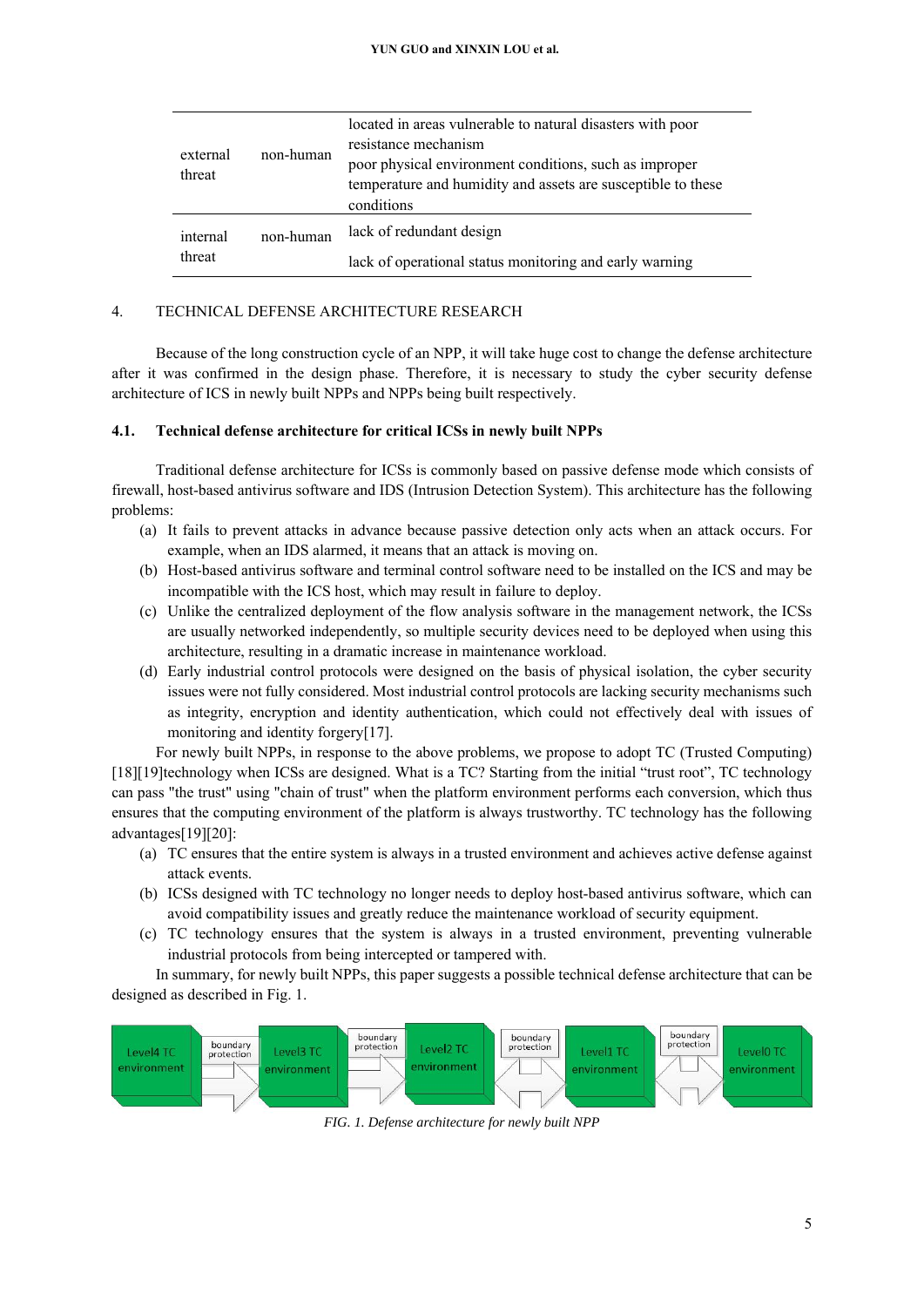#### **IAEA-CN-278/615**

The architecture in Fig. 1. uses the defense-in-depth motif recommended by RG 5.71 and IEC 62443. It is based on the simplified cyber security defensive architecture given by RG 5.71 and makes improvement by using the combination of inherent security and boundary security ensures the security:

- (a) It uses boundary protection technology to ensure boundary security. For example, A firewall can be deployed to achieve logical isolation between security zones that allow two-way data interaction; diodes (physically unidirectional security gateways) or air gaps can be deployed to achieve strong isolation between security zones that only allow one-way data flow.
- (b) Designing and implementing an ICS using TC technology can ensure its inherent security. By encapsulating CPU, memory, a root of trust for measurement, a root of trust for storage, and a root of trust for verification in ICS hardware, malicious code execution can be prevented. For example, PLCs of NPPs often need to be controlled and diagnosed by the lower computer, and the attacker can use the vulnerability of the lower computer to attack the PLC. If the PLCs are designed and implemented by the TC technology, such attacks can be prevented because of the malicious code can't be executed in the trusted environment.
- (c) When an attacker exploits a vulnerability of a system located in a low-security level zone to infiltrate an ICS located in a high-security level zone, it will be first prevented by the boundary protection control. If this control fails, the malicious code still cannot be executed within the system as stated in above (b), thus forming a defense-in-depth architecture. Such design can effectively address risks mentioned in section 3.3 except risks caused by the exploiting of vulnerability by external non-human threats.

# **4.2. Technical defense architecture for critical ICS in nuclear power plants being built**

For plants being built, replacing the existing ICS with a new system designed and developed with TC technology will increase the cost and the compatibility risk, and may affect the overall construction progress and timescale of a NPP. Referencing the requirements especially the extension requirements for ICS of classified protection of cyber security (version 2.0) in China[24], the paper proposes a semi-active defense architecture based on secure communication networks, boundary protection and secure computing environments which can detect and block threats in time. The architecture is detailed in Fig. 2.



This architecture uses the "triple protection and one center" approach to ensure cyber security and builds a semi-active defense-in-depth system.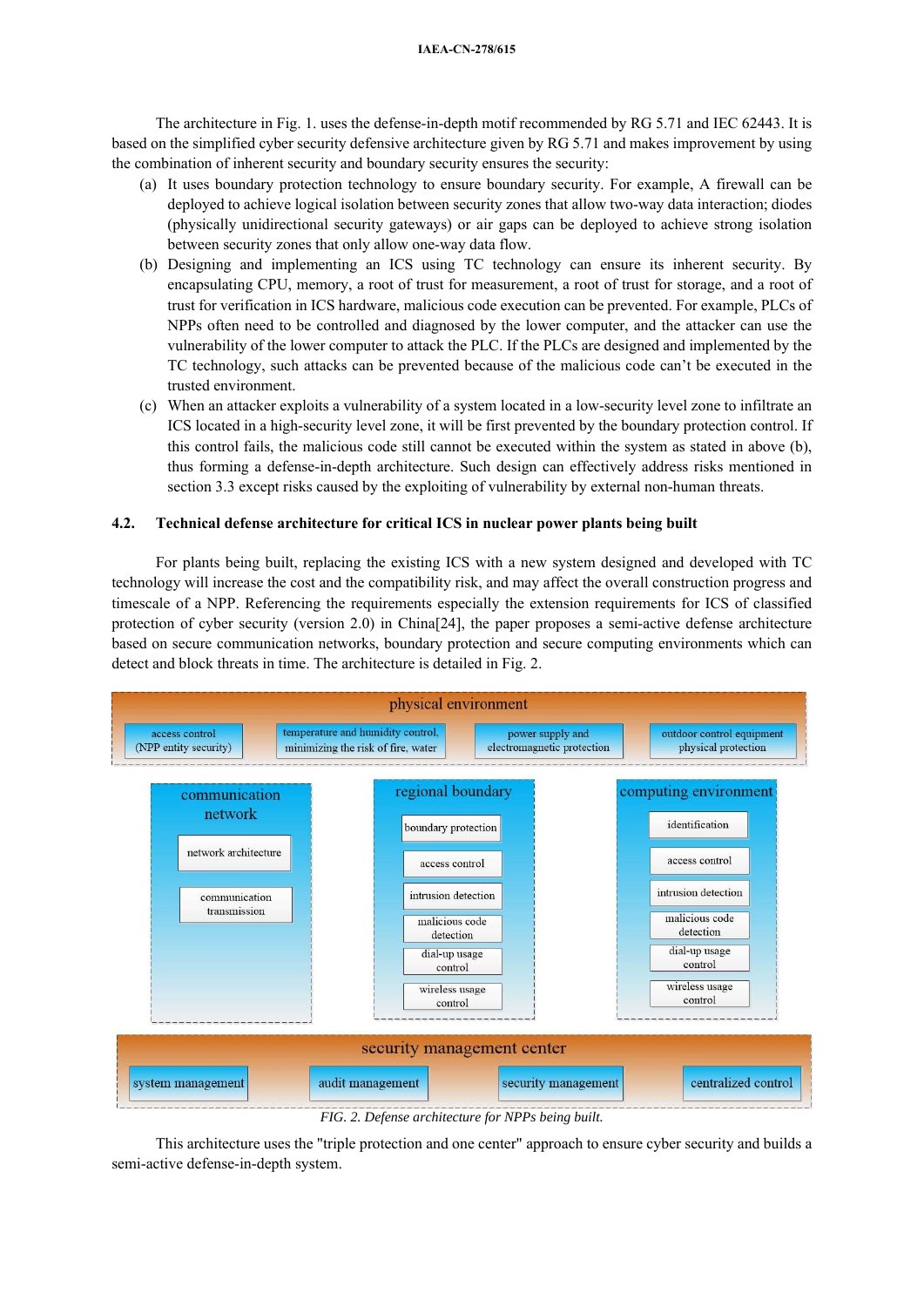- (a) The communication network provides a secure network link for ICS. It requires reasonable network division and design of network equipment redundancy. Integrity enforcement, authentication, encryption and other measures are needed to ensure the security of communication transmission.
- (b) The secure regional boundary is used to ensure the control of the data flow between different security zones. The firewall can be used to achieve the border access control. IDS exclusive for ICS can detect the attack behavior in time, and the auditing system can be deployed at the border to audit the access behavior of all users. For ICS, special control over wireless networks and dial-up networks is required. For example, an ICS that uses wireless communication technology needs to identify unauthorized wireless devices that are launched in its physical environment and report unauthorized attempts to access or interfere with the ICS.
- (c) The secure computing environment is used to ensure the security of the running environment of ICSs. For an NPP being built, the replacement of ICS systems based on TC technology requires high cost, but other measures can be used to improve the security of the computing environment. For example, a strong authentication method can be adopted to identify users, mandatory access control or role-based access control (RBAC) optionally combined with Attribute Based Access Control (ABAC) mechanisms can be used to prevent unauthorized access.
- (d) The security management center provides unified identity authentication and authorization management for system administrators, auditors, and security personnel of ICS. At the same time, the security management center can also implement unified monitoring and comprehensive analysis of security devices and network devices in the area to detect attack events, issue early warnings and trace back when an attack event occurs.

#### **4.3. Cyber security test platform for ICS in NPPs**

ICS have stringent requirements for high availability and some ICS with real-time control functions, such as the protection system, will directly cause reactor shutdown events. Therefore, the cyber security technical defense architecture of critical ICS must be fully tested and verified. This means that a cyber security test platform for ICS is necessary. The traditional way to build a test platform is to use real equipment, which also means high investment cost and inflexibility of changes. The authors of this paper also put forward an idea of using DT (Digital Twinning) technology to build a platform to do a functionality and cybersecurity analysis[22]. DT is a technology to model assets with all their geometrical data, kinematic functionality and logical behavior using digital tools, not only to replicate, but to digitize physical objects in virtual space and simulate the behavior characteristics of physical objects in real environment. The three biggest advantages to use DT to construct a platform for testing and verifying the defense architecture consist in:

- (a) In the design phase of the ICS, DT can improve the accuracy of the design and verify the performance of the ICS in analogy to the security defense design in a real environment especially for many kinds of ATA (Attack Tree Analysis)
- (b) After the ICS is delivered to the business owner and while it is running, it is more convenient and less expensive to deploy various security measures on a DT-based test platform.
- (c) Because the DT-based test platform is highly consistent and synchronized with the real physical environment, the security measures proven effective and compatible on the platform can be deployed in the real production environment to ensure the business continuity of the ICS.

#### 5. CONCLUSION

With the continuous development of intelligence and digitalization in NPPs, especially the integration of IT (Information Technology) and OT (Operational Technology), ICS will face more cyber security challenges. For newly built plants, they are recommended to take the cyber security factor into consideration from the planning and design phase according to the principle of "synchronous design, synchronous construction, synchronous operation", and establish an active defense system based on TC technology and boundary protection technology to make the ICSs in NPP more secure. For plants being currently built, it is recommended to establish a semiactive defense system against the cyber security issues, which is based on the combination of boundary protection, network communication, computing environment control and centralized management. Meanwhile, this paper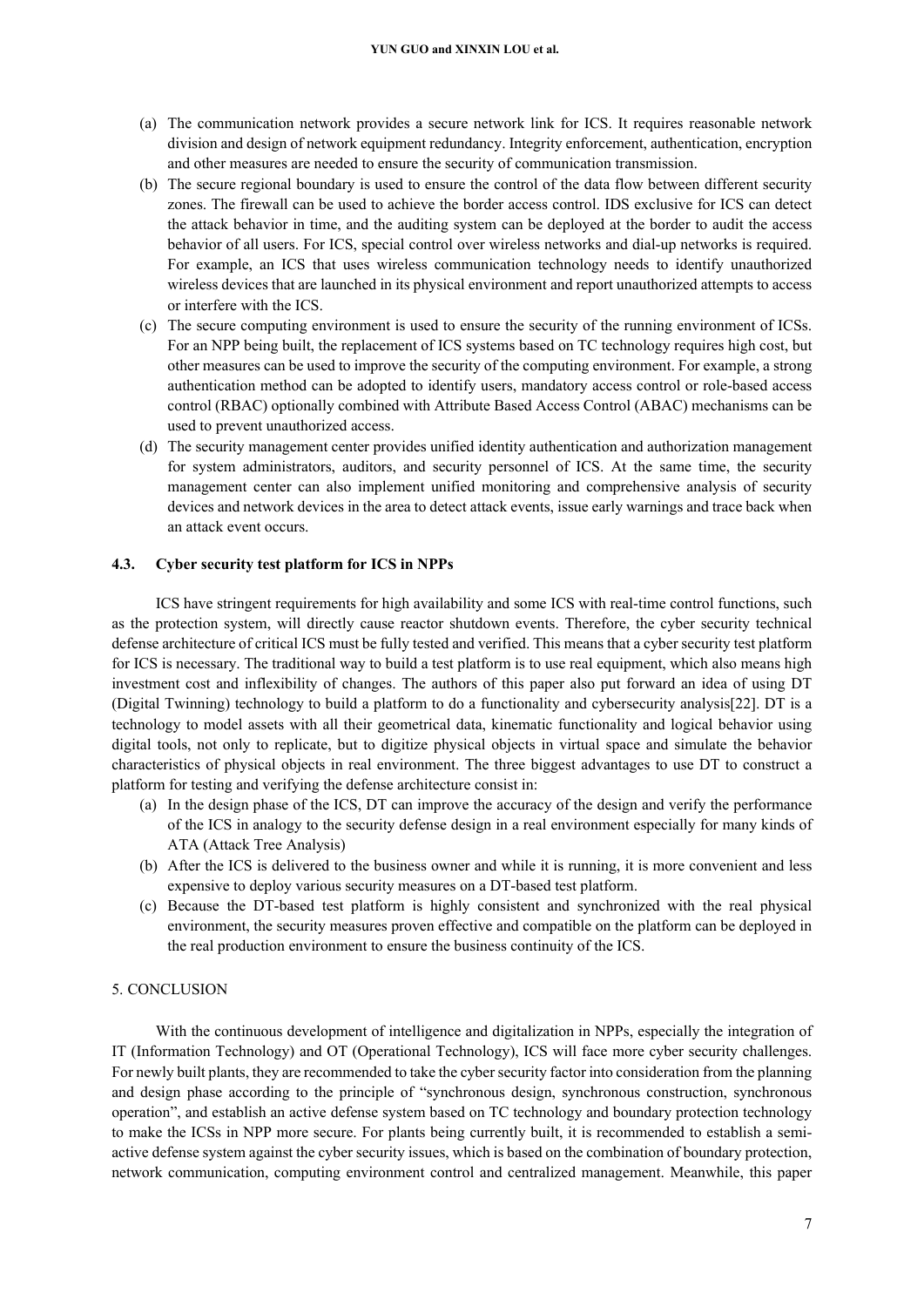proposes to explore an ICS test platform based on DT technology, which allows us to monitor the running state of ICS and to verify any security measures before it is deployed in the real environment.

However, this paper also notes that although TC technology has been applied in the power industry, there is no ICS based on TC technology in existing NPPs. It still requires enterprises in the supply chain to dedicate more researches Besides, DT technology is still in its early stages and matured yet, and although its feasibility has been demonstrated, more efforts are needed to achieve mature applications.

# **ACKNOWLEDGEMENTS**

We thank all the reviewers.

# **REFERENCES**

- [1] KUSHNER, K., The Real Story of Stuxnet, https://spectrum.ieee.org/telecom/security/the-real-story-of-stuxnet
- [2] TELESUR, Venezuela Denounces US Participation in Electric Sabotage (2019), https://www.telesurenglish.net/news/Venezuela-Denounces-US-Participation-in-Electric-Sabotage-20190308- 0021.html
- [3] FORBES, Could Venezuela's Power Outage Really Be A Cyber Attack, https://www.forbes.com/sites/kalevleetaru/2019/03/09/could-venezuelas-power-outage-really-be-a-cyber-attack/
- [4] OFFICE OF NUCLEAR REGULATORY RESEARCH, Regulatory Guide 5.71: Cyber Security Programs for Nuclear Facilities, U.S. Nuclear Regulatory Commission, 2010.
- [5] IEC COMMITTEE 65, IEC 62443-1-1: Industrial Communication Network and System Security part 1-1: Terminology, Concepts and Models, IEC, 2009.
- [6] IEC COMMITTEE 65, IEC 62443-3-3: Industrial Communication Network and System Security Part3-3: System Security Requirements and Security Assurance Levels, IEC, 2014.
- [7] IEC COMMITTEE 65, IEC 62443-3-1: Industrial Communication Network and System Security Part3-1: Security Technologies for Industrial Automation and Control Systems, IEC, 2009.
- [8] IEC COMMITTEE 65, IEC 62443-4-2: Industrial Communication Network and System Security Part 4-2: Technical Security Requirements for IACS Components, IEC, 2019.
- [9] IEC COMMITTEE 65, IEC 62443-2-1: Industrial Communication Networks Network and System Security Part 2- 1: Establishing an Industrial Automation and Control System Security Program, IEC, 2010
- [10] IEC COMMITTEE 45, IEC 62645 Nuclear Power Plants Instrumentation and Control Systems Requirements for Security Programs for Computer-based Systems, IEC, 2014.
- [11] IEC COMMITTEE 45, IEC, IEC 63096 Nuclear Power Plants Instrumentation, Control and Electrical Power Systems – Security Controls.
- [12] INTERNATIONAL ATOMIC ENERGY AGENCY, Computer Security at Nuclear Facilities, Nuclear Security Series No. 17, IAEA, Vienna (2011).
- [13] INTERNATIONAL ATOMIC ENERGY AGENCY, Objective and Essential Elements of a State's Nuclear Security Regime, Nuclear Security Fundamentals, IAEA Nuclear Security Series No. 20, IAEA, Vienna (2013).
- [14] INTERNATIONAL ATOMIC ENERGY AGENCY, Security of Nuclear Information, IAEA Nuclear Security Series No. 23-G, IAEA, Vienna (2015).
- [15] MICHELLE MICHAEL, Whitepaper Industrial Security based on IEC 62443, https://www.tuvit.de/fileadmin/Content/TUV\_IT/pdf/Downloads/WhitePaper/whitepaper-iec-62443.pdf
- [16] HUANG, M., ZENG, QK., Research on classification attributes of software vulnerability, Computer Engineering (2010) 184–186.
- [17] FENG, T., LU, Y., Research on vulnerability and security technology of industrial Ethernet protocol, Journal on Communications (2017) 1–12.
- [18] Trusted Computing Group. TCG, http://www.trustedcomputinggroup.org/
- [19] SHEN, CX., ZHANG, HG. et.al., Research and development on trusted computing technology, Science China: Information Science (2010) 139-166.